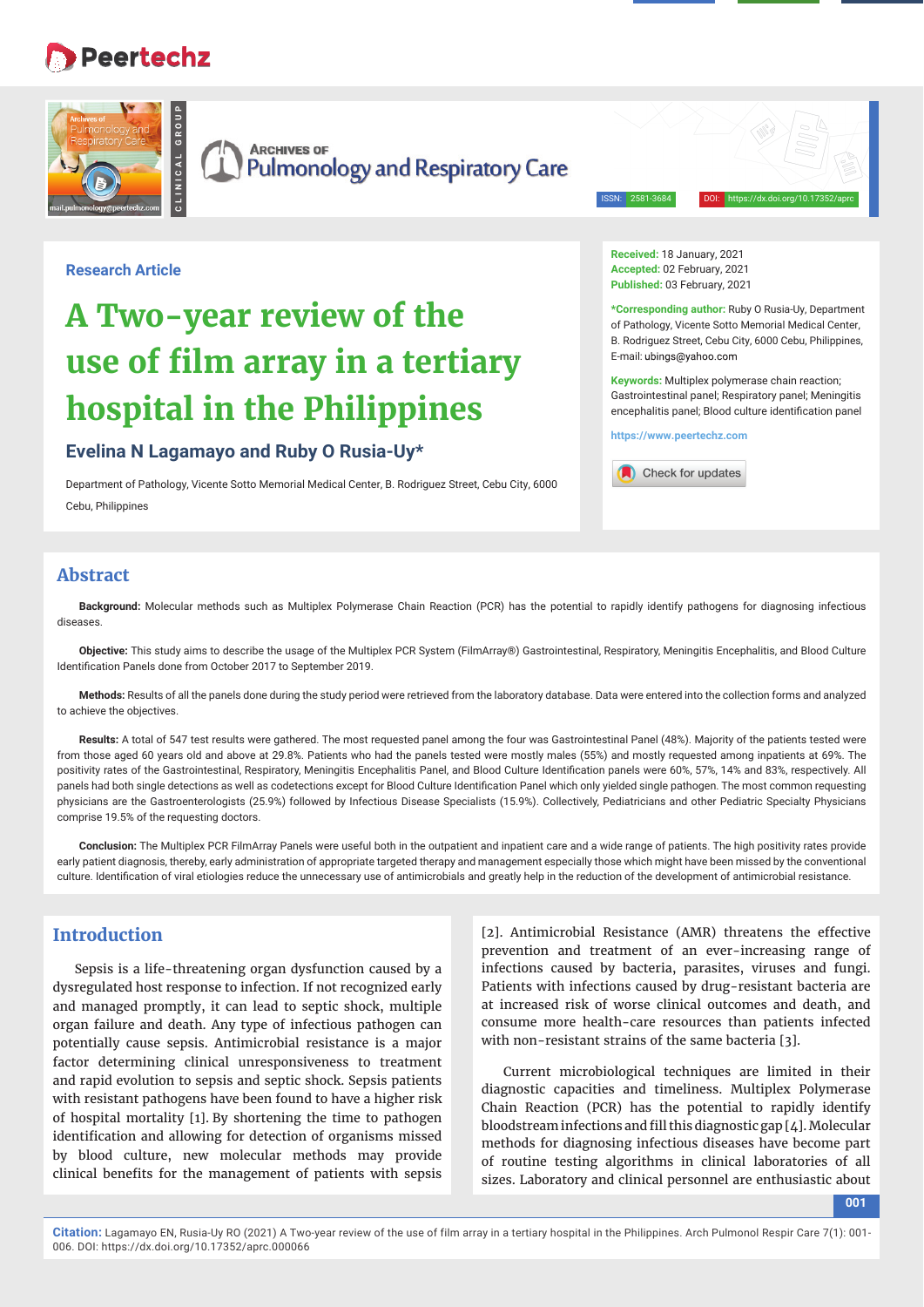this because molecular testing provides higher sensitivity and specificity and, in most cases, a shorter turnaround time than traditional methodologies. For example, while conventional culture and susceptibility testing may require 72 hours to produce results, multiplex PCR assays can do so in 1 to 3 hours after the blood culture is flagged as positive by the blood culture instrument. Benefits from this rapid testing will be realized if therapeutic decisions are made as soon as results are available; therefore, support from an antimicrobial stewardship team is paramount to achieve the goals of cost-effective testing and improved patient outcomes [5]. Detecting causative organism and ruling out infectious etiology remain the most critical aspect for management and prognosis of patients with suspected CNS infections. In a study by Javali, et al published in PubMed entitled, "Use of multiplex PCR based molecular diagnostics in diagnosis of suspected CNS infections in tertiary care setting-A retrospective study", it was observed that there is higher detection rate of pathogens, target specific escalation and evidence based de-escalation of antimicrobials using Syndrome Evaluation System (SES). Institution of appropriate therapy helped reduce unnecessary use of antimicrobials [6]. Given the advantages already demonstrated by the use of multiplex PCR along with the recent developments in this technology, future applications of PCR, when possible, should be aimed at constructing multiple detection systems in which a number of clinically and epidemiologically relevant pathogens (viruses, bacteria, parasites, and/or fungi) may be detected, characterized, and/or inevitably uncovered in a symptomand/or system-specific manner [7]. A study on the Preliminary experience with the use of Multiplex PCR System (FilmArray®) in a hospital from Argentina concluded that point of care multiplex PCR panel test might be useful in the acute care of patients with unknown infectious disease syndromes and negative standard test methods [8]. In this study, the usage of Biofire® FilmArray® system will be described. It is approved for use by regulatory bodies for medical devices such as Food and Drug Administration (FDA), CE Marking for In Vitro Diagnostic (CE-IVD), and Therapeutic Goods Administration (TGA) certifying this multiplex PCR system that integrates sample preparation, amplification, detection, and analysis. This simple system requires just 2 minutes of hands-on time, with a total run time of about an hour to assist in better patient care [9].

The BIOFIRE® FILMARRAY® system enables simultaneous testing for bacteria, viruses, yeast, parasites and/or antimicrobial resistant genes. It is designed to be used with comprehensive panels that each offer testing for sets of pathogens associated with some of today's most pressing healthcare challenges.

BIOFIRE® FILMARRAY® respiratory panel**:** Tests for a comprehensive panel of 20 respiratory viruses and bacteria namely *Adenovirus, Coronavirus 229E, Coronavirus HKU1, Coronavirus OC43, Coronavirus NL63, Human Metapneumovirus, Human Rhinovirus/Enterovirus, Infl uenza A, Middle East Respiratory Syncytial CoronaVirus (Mers-CoV), Infl uenza A/H1, Infl uenza A/H1- 2009, Infl uenza A/H3, Infl uenza B, Parainfl uenza 1, Parainfl uenza 2, Parainfl uenza 3, Parainfl uenza 4, Respiratory Syncytial Virus (RSV), Bordetella pertussis, Bordetella parapertussis, Chlamydophila pneumoniae, and Mycoplasma pneumonia.*

BIOFIRE<sup>®</sup> FILMARRAY<sup>®</sup> Blood Culture Identification Panel (BCID): Tests for a comprehensive list of 24 pathogens and 3 antibiotic resistance genes associated with bloodstream infections namely E*nterococcus, Listeria monocytogenes, Staphylococcus, Staphylococcus aureus, Streptococcus, Streptococcus agalactiae, Streptococcus pyogenes, Streptococcus pneumoniae, Acinetobacter baumannii, Haemophilus infl uenzae, Neisseria meningitidis, Pseudomonas aeruginosa, Enterobacteriaceae, Enterobacter cloacae complex, Escherichia coli, Klebsiella oxytoca, Klebsiella pneumoniae, Proteus, Serratia marcescens, Candida albicans, Candida glabrata, Candida krusei, Candida parapsilosis, Candida tropicalis* and the resistance genes mecA - methicillin resistance, vanA/B - vancomycin resistance, and KPC carbapenem resistance.

**BIOFIRE® FILMARRAY® Gastrointestinal panel (GI):** Tests for 22 common gastrointestinal pathogens including viruses, bacteria and protozoa that cause infectious diarrhea namely *Campylobacter (jejuni, coli & upsaliensis), Clostridium diffi cile (Toxin A/B), Plesiomonas shigelloides, Salmonella, Yersinia enterocolitica, Vibrio (parahaemolyticus, vulnificus, & cholerae), Vibrio cholerae, E. coli O157, Enteroaggregative E. coli (EAEC), Enteropathogenic E. coli (EPEC), Enterotoxigenic E. coli (ETEC) lt/st, Shiga-like toxin-producing E. coli (STEC) stx1/stx2 E. coli O157, Shigella/Enteroinvasive E. coli (EIEC), Adenovirus F 40/41, Astrovirus, Norovirus GI/GII, Rotavirus A, Sapovirus (I,II, IV, and V), Cryptosporidium, Cyclospora cayetanensis, Entamoeba histolytica, and Giardia lamblia.*

**BIOFIRE® FILMARRAY® Meningitis Encephalitis panel (ME):** Tests directly in Cerebral Spinal Fluid for the 14 most relevant ME-associated pathogens, including bacteria, viruses and a parasite namely *Escherichia coli K1, Haemophilus infl uenzae, Listeria monocytogenes, Neisseria meningitidis, Streptococcus agalactiae, Streptococcus pneumoniae, Cytomegalovirus (CMV), Enterovirus, Herpes simplex virus 1 (HSV-1), Herpes simplex virus 2 (HSV-2), Human herpes virus 6 (HHV-6), Human parechovirus, Varicella zoster virus (VZV), and Cryptococcus neoformans/gattii.*

BIOFIRE® FILMARRAY® performs the extraction, amplification and detection in a closed system, minimizing contamination. It is a syndromic testing system for a variety of pathogens associated with key healthcare concerns.The BIOFIRE® FILMARRAY® pouch stores all the necessary reagents for cell lysis, DNA/RNA extraction and purification, amplification, and detection in one closed pouch. BIOFIRE® FILMARRAY® extracts and purifies all nucleic acids from the unprocessed sample and performs a nested multiplex PCR. During PCR I, the system performs a single, large volume, multiplexed reaction. Individual, singleplex PCR II reactions detect the products from the first-stage PCR [10].

The FilmArray® menu comprises three panels, the Respiratory Panel and the Blood Culture Identification Panel (both of which are CE-marked and FDA-cleared) and the GI panel which is FDA cleared. BioFire anticipates CE IVD marking of the FilmArray® GI Panel in late spring of 2014 [11]. Approval from Philippine FDA was given last June 2015.

**002**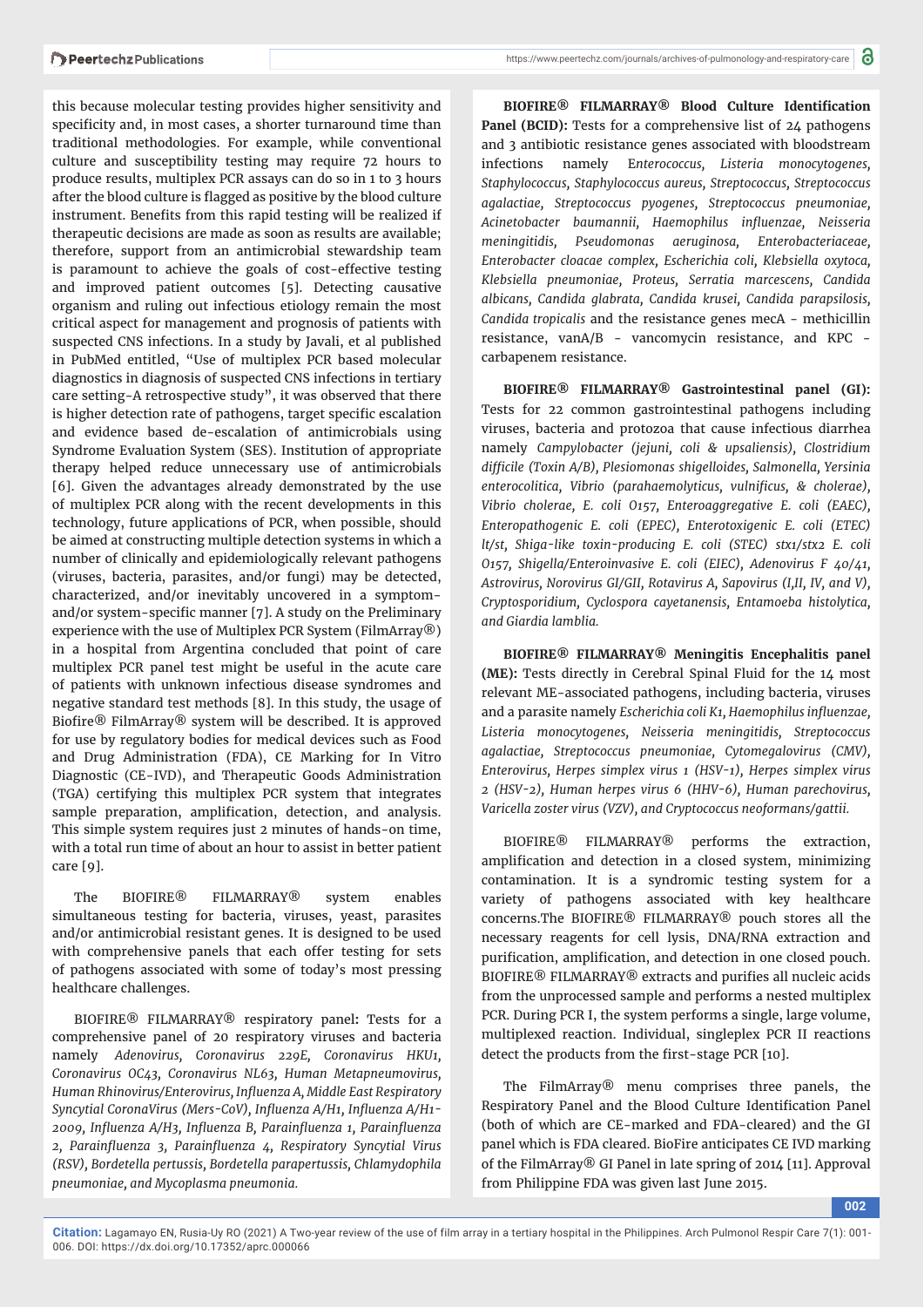In October 2015, the U.S. Food and Drug Administration (FDA) approved the FilmArray Meningitis/Encephalitis (ME) panel (BioFire Diagnostics, Salt Lake City, UT), the first multiplex PCR panel for detection of CNS infections [12].

## **Methods**

In this descriptive, observational study, a review of records of those who were tested with FilmArray Gastrointestinal, Blood Culture Identification, Meningitis Encephalitis, and Respiratory Panels in the Section of Microbiology and Cellular Immunology, Institute of Pathology of St. Luke's Medical Center - Global City from October 2017 to September 2019. All those who were tested for FilmArray Panels during the inclusive period were included in the study, whether inpatient or outpatient. Excluded were data of those who had invalid or equivocal results as well as those who tested more than once during an admission, only the first test was included in the the study. Database of the Section of Microbiology and Cellular Immunology were searched for those who were tested for Gastrointestinal, Blood Culture Identification, Meningitis Encephalitis, and Respiratory Panels during the study period. Each test result was assigned a code and the data collection form was filled up whether it was an outpatient or an inpatient request, type of sample submitted, age and gender of the patient, FilmArray panel done, the result of the test, and the organism/s detected, if any. The proportion of the organisms detected in the positive tests of the different FilmArray panels was determined. In cases of multiple pathogens detected, the proportion of bacterial with parasitic, bacterial with fungal, bacterial with viral, or any combination hereof was determined.

Data gathered were analyzed using percentage and proportion represented in tables and charts. Proportion of the inpatient and outpatient test requests, proportion of the different type of samples received for each film array panel, and the proportion of the positive as well as the negative tests for each FilmArray panel were divided by the number of tests received for the two years study period for each FilmArray

panel. The distribution of the different organisms detected were divided by the number of positive tests received for the two years study period for each FilmArray panel. The distribution of requesting physicians were divided using the total number of tests requested for each panel as denominator.

#### **Results**

A total of 547 tests were included for the two-year period covered by the study. Majority of the patients tested were from those aged 60 years old and above at 29.8%. Both the Gastrointestinal and BCID panels were also requested to this age group. The Respiratory panel was requested mostly to the pediatric age group aged 1 year old and below. The Meningitis Encephalitis Panel was mostly requested among those who are between 19 to 39 years old. Patients who had the panels tested were mostly males except for the Respiratory panel which had female predominance. These panels were mostly requested among inpatients at 69%. Although some outpatients are actually send-outs from patients admitted in other hospitals. Table 1 below summarizes the demographics of the patients who were included in the study.

The most requested FilmArray panel was the Gastrointestinal panel with 261 requests (48%), followed by the Meningitis/ Encephalitis Panel with 143 tests (26%), then Respiratory panel with 125 tests (23%), and lastly, by the Blood Culture Identification Panel with 18 tests (3%) in the span of two years. This is shown in Figure 1 below.

Majority of the samples submitted for the Gastrointestinal panel are stool samples with only one colonic aspirate submitted. Most of the samples submitted for Respiratory Panel are nasopharyngeal swabs (85). The rest are nasal swabs (37), oropharyngeal swabs (2), and a tracheal aspirate. Samples submitted for Meningitis Encephalitis Panel and Blood Culture identification Panel are cerebrospinal fluid and blood from blood culture bottles which flagged positive from the blood culture machine, respectively. The positivity rate of each Panel are shown in Table 2 below.

Table 1: Demographics of the Patients who were tested with the four Biofire FilmArray Multiplex PCR Panels at St. Luke's Medical Center - Global City from October 2017 to

| Category             | GI<br>n.       | Panel<br>$\%$ | <b>Respiratory</b><br>n. | Panel<br>% | <b>ME</b><br>n. | Panel<br>%     | <b>BCID</b><br>$\mathsf{n}$ | Panel<br>%               | <b>Total</b> | $\%$ |
|----------------------|----------------|---------------|--------------------------|------------|-----------------|----------------|-----------------------------|--------------------------|--------------|------|
|                      |                |               |                          |            |                 |                |                             |                          |              |      |
| $\le$ or = 1         | 13             | 5             | 33                       | 26.4       | 5               | 3.5            | $\overline{2}$              | 11                       | 53           | 9.7  |
| 02-May               | 8              | 3.1           | 18                       | 14.4       | 3               | $\overline{2}$ | $\overline{\phantom{a}}$    | $\overline{\phantom{a}}$ | 29           | 5.3  |
| 06-Oct               | 3              | 1.1           | 13                       | 10.4       | $\overline{2}$  | 1.4            | $\mathbf{1}$                | 5.5                      | 19           | 3.5  |
| Nov-18               | $\overline{2}$ | 0.8           | 11                       | 8.8        | 5               | 3.5            | $\overline{\phantom{a}}$    | $\overline{\phantom{a}}$ | 18           | 3.3  |
| 19-39                | 58             | 22.2          | 17                       | 13.6       | 57              | 39.9           | $\mathbf{1}$                | 5.5                      | 133          | 24.3 |
| $40 - 59$            | 70             | 26.8          | 19                       | 15.2       | 39              | 27.3           | 4                           | 22.2                     | 132          | 24.1 |
| $>$ or = 60          | 107            | 41            | 14                       | 11.2       | 32              | 22.4           | 10                          | 55.6                     | 163          | 29.8 |
| Total                | 261            | 100           | 125                      | 100        | 143             | 100            | 18                          | 100                      | 547          | 100  |
| Gender               |                |               |                          |            |                 |                |                             |                          |              |      |
| Male                 | 143            | 55            | 58                       | 46         | 88              | 62             | 11                          | 61                       | 300          | 55   |
| Female               | 118            | 45            | 67                       | 54         | 55              | 38             | $\overline{7}$              | 39                       | 247          | 45   |
| <b>TOTAL</b>         | 261            | 100           | 125                      | 100        | 143             | 100            | 18                          | 100                      | 547          | 100  |
| Type of patient care |                |               |                          |            |                 |                |                             |                          |              |      |
| Inpatient            | 168            | 64            | 98                       | 78         | 96              | 67             | 18                          | 100                      | 380          | 69   |
| Outpatient           | 93             | 36            | 27                       | 22         | 47              | 33             | $\blacksquare$              |                          | 167          | 31   |
| Total                | 261            | 100           | 125                      | 100        | 143             | 100            | 18                          | 100                      | 547          | 100  |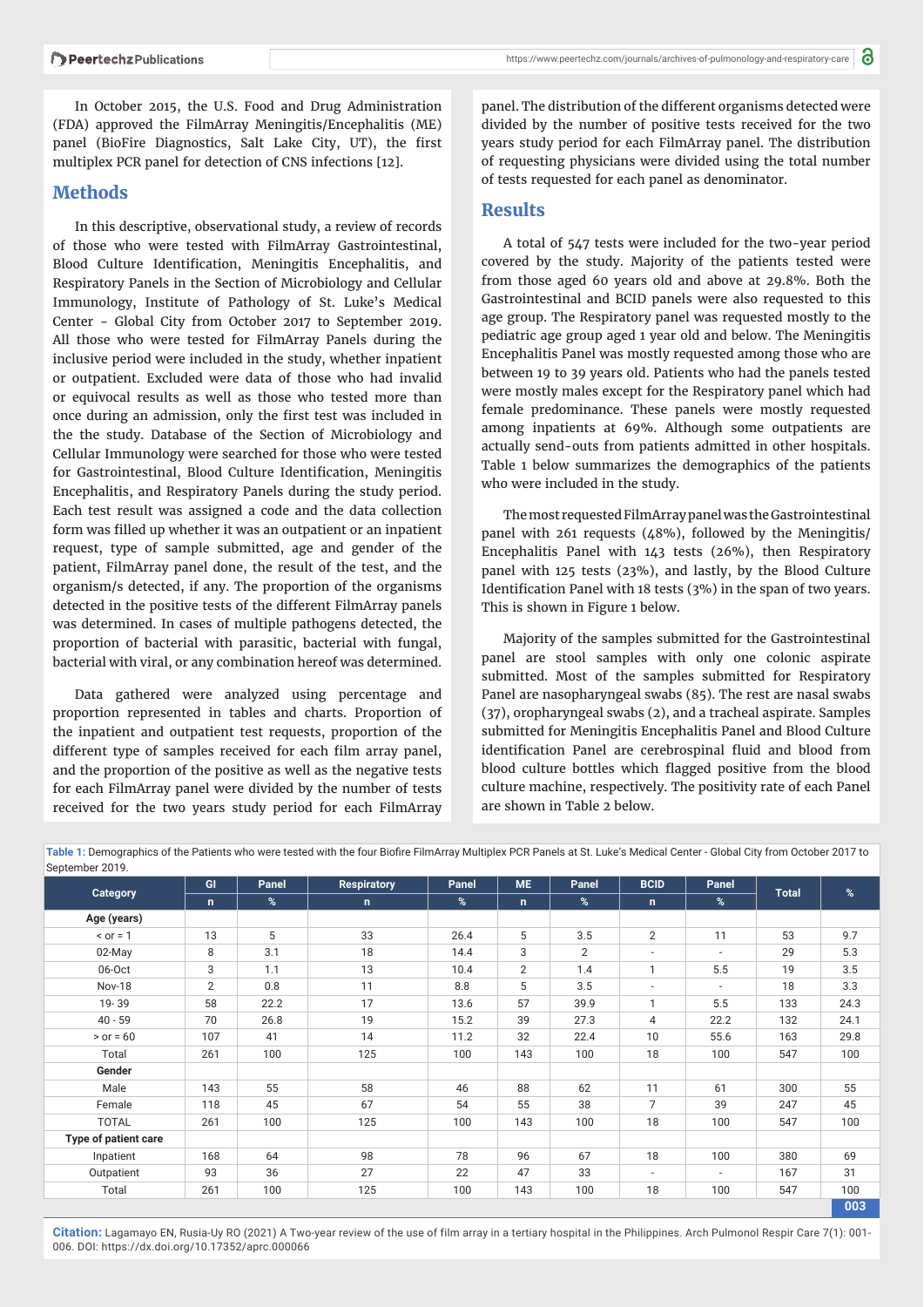Of the 156 Gastrointestinal Panel tests which yielded positive test results, majority had single pathogens identified either a bacteria or a virus at 52.6%. The rest of the tests yielded a combination of bacterial, viral, and or parasitic etiologies. These are summarized in the succeeding Table 3.

Of the 71 positive tests of the Respiratory Panel, majority also detected single pathogen at 97.18% with only 2 tests showing multiple viral pathogens. These are represented in Table 4.

Of the 20 tests which turned out positive in the Meningitis Encephalitis Panel, only one yielded multiple pathogens, while the rest yielded a single bacterial, viral, or fungal pathogen. These are shown in Table 5.

All of the 15 positive Blood Culture Identification Panels in Table 6 below yielded single pathogen and some detected resistance genes Identification Panels done at St. Luke's Medical Center - Global City from October 2017 to September 2019.

As noted in Table 7, most of the requesting physicians were specialists of internal medicine with subspecialties corresponding to the panels requested. For example gastroenterologists were the most requesting physicians for GI Panel. Subsequently, most of the ME panels were requested by Neurologists. It was noted in previous tables that most of the respiratory panels were requested among the pediatric age group, thus, this panel is mostly requested by Pediatricians. The Blood Culture Identification panels were mostly requested by Pulmonologists as well as other Adult medicine physicians and subspecialists.

### **Discussion**

Multiplex PCR panels are a new technology for rapid diagnosis of infectious diseases. This study described the usage of the Multiplex PCR System (FilmArray®) for diagnosing suspected blood-borne, CNS, gastrointestinal, and respiratory



Figure 1: Proportion of the four Biofire FilmArray Panels done at St. Luke's Medical Center - Global City from October 2017 to September 2019.

**Table 2:** Positivity rate of the Biofire FilmArray Panels done at St. Luke's Medical Center - Global City from October 2017 to September 2019.

| <b>TEST</b>              | <b>Positive</b> | <b>Negative</b> | $\mid$ TOTAL $\mid$ | <b>Positivity Rate (%)</b> |
|--------------------------|-----------------|-----------------|---------------------|----------------------------|
| <b>GI Panel</b>          | 156             | 105             | 261                 | 60                         |
| <b>Respiratory Panel</b> | 71              | 54              | 125                 | 57                         |
| ME Panel                 | 20              | 123             | 143                 | 14                         |
| <b>BCID</b>              | 15              | 3               | 18                  | 83                         |

**Table 3:** List of the Organisms Detected and Their Frequencies in the Gastrointestinal Panels done at St. Luke's Medical Center - Global City from October 2017 to September 2019

| <b>Organisms</b>                        | n              | %    |
|-----------------------------------------|----------------|------|
| Bacteria (single pathogen)              |                |      |
| Escherichia coli (EAEC,EIEC, ETEC,      | 28             | 17.9 |
| STEC, EPEC, 0157)                       |                |      |
| Clostridium difficile                   | 12             | 7.7  |
| Cyclospora cayetanensis                 | 11             | 7.1  |
| Salmonella                              | 10             | 6.4  |
| Campylobacter                           | $\overline{7}$ | 4.5  |
| Vibrio                                  | $\overline{2}$ | 1.3  |
| Vibrio cholerae                         | $\overline{2}$ | 1.3  |
| Plesiomonas shigelloides                | 1              | 0.6  |
| Virus (single pathogen)                 |                |      |
| Norovirus GI/GII                        | 4              | 2.6  |
| Rotavirus A                             | $\mathbf{2}$   | 1.3  |
| Adenovirus F 40/41                      | $\overline{2}$ | 1.3  |
| Astrovirus                              | 1              | 0.6  |
| Multiple pathogens                      |                |      |
| Two or more bacterial pathogen (2-6)    | 46             | 29.5 |
| Bacterial and viral pathogens (2-5)     | 18             | 11.5 |
| Bacterial and parasitic pathogens (2-3) | 9              | 5.8  |
| Two or more viral pathogens             | 1              | 0.6  |
| Total                                   | 156            | 100  |

**Table 4:** List of the Organisms Detected and Their Frequencies in the Respiratory Panels done at St. Luke's Medical Center - Global City from October 2017 to September 2019.

| <b>Organisms</b>                         | $\mathbf n$    | %     |
|------------------------------------------|----------------|-------|
| Single Pathogen                          |                |       |
| Influenza A (H1, H3, H1-2009)            | 17             | 23.94 |
| Human Rhinovirus/ Enterovirus            | 14             | 19.72 |
| Influenza B                              | 12             | 16.9  |
| <b>Respiratory Syncytial Virus</b>       | 8              | 11.27 |
| Human Metapneumovirus                    | 6              | 8.45  |
| Adenovirus                               | 5              | 7.04  |
| Parainfluenza (1,2,3,4)                  | $\overline{4}$ | 5.63  |
| Bordetella pertussis                     | $\overline{2}$ | 2.82  |
| Coronavirus (HKU, NL63, 229E, OC43)      | 1              | 1.41  |
| <b>Multiple Pathogens</b>                |                |       |
| Adenovirus and Coronavirus               | 1              | 1.41  |
| Adenovirus, Coronavirus, and Influenza A | 1              | 1.41  |
| Total                                    | 71             | 100   |

infections done in the Institute of Pathology, St. Luke's Medical Center - Global City from October 2017 to September 2019.

The mostly used among all four panels is the Gastrointestinal Panel which comprised 48% of the total 547 FilmArray panel tests done during the two-year period.

These test panels were requested to patients of all age groups, from pediatrics less than a year old to more than a 100 years old. The various panels were requested from different age groups. The Gastrointestinal and the Blood Culture Identification Panels which are mostly requested among patients who are 60 years old and older. The respiratory panel was mostly requested among those who are one year old

**004**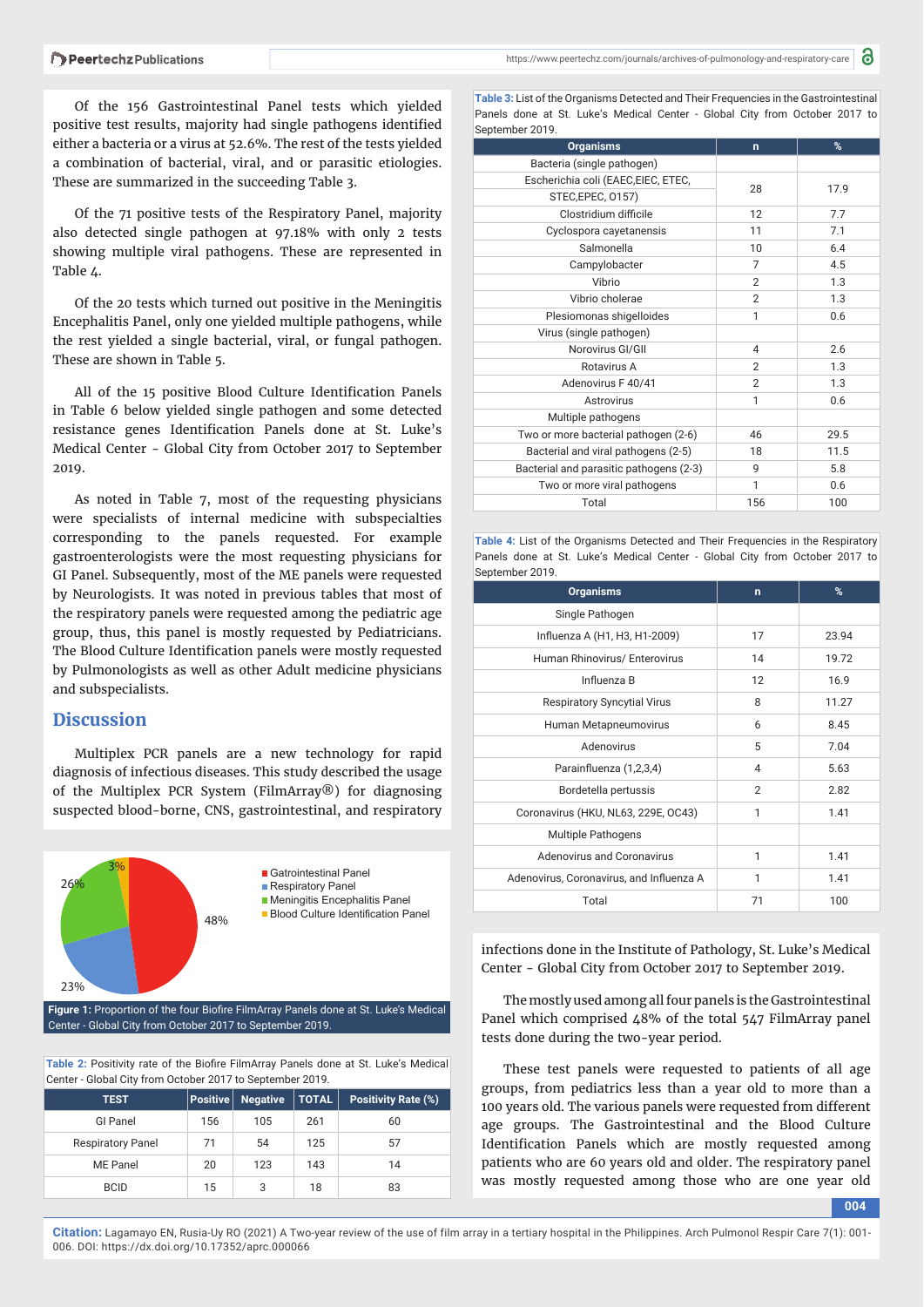and younger. The Meningitis Encephalitis panel was mostly requested among patients between 19 and 39 years of age. These panels are requested mostly in males except for for the respiratory panel which was requested predominantly among female patients. All four panels were requested more on inpatients rather than outpatients. The specimen submitted for the each panel was almost uniform except for the respiratory panel which had four different sample types: nasopharyngeal swab, nasal swab, oropharyngeal swab, and tracheal aspirate.

**Table 5:** List of the Organisms Detected and Their Frequencies in the Meningitis Encephalitis Panels done at St. Luke's Medical Center - Global City from October 2017 to September 2019.

| <b>Organisms</b>                 | n              | %   |
|----------------------------------|----------------|-----|
| Single Pathogen                  |                |     |
| Streptococcus pneumoniae         | $\overline{4}$ | 20  |
| Escherichia coli                 | $\overline{2}$ | 10  |
| Enterovirus                      | $\overline{2}$ | 10  |
| Varicella Zoster Virus           | $\overline{2}$ | 10  |
| Cytomegalovirus                  | $\overline{2}$ | 10  |
| Human Herpes Virus 6 (HHV6)      | 2              | 10  |
| Cryptococcus neoformans          | $\overline{2}$ | 10  |
| Herpes Simplex Virus 1           | $\overline{2}$ | 10  |
| Herpes Simplex Virus 2           | 1              | 5   |
| <b>Multiple Pathogens</b>        |                |     |
| Neisseria meningitidis and HHV 6 | 1              | 5   |
| Total                            | 20             | 100 |

**Table 6:** List of the Organisms Detected and Their Frequencies in the Blood Culture.

| Analyte                               | n  | $\%$ |
|---------------------------------------|----|------|
| Single Pathogen                       |    |      |
| Staphylococcus, mec A gene            |    | 46   |
| Neisseria meningitidis                | 1  |      |
| Enterobacteriaceae (Klebsiella)       |    |      |
| Staphylococcus aureus                 | 2  | 13   |
| Enterobacteriaceae (Escherichia coli) | 3  | 20   |
| Enterobacteriacieae                   |    |      |
| Total                                 | 15 | 100  |

The positivity rates of the Gastrointestinal, Respiratory, and Blood Culture Identification panels were also high at 60%, 57%, and 83%, respectively. The Gastrointestinal Panel yielded 5.8% single viral pathogen which may have been missed by Stool Bacterial Culture. A high percentage (97%) of detected organisms in the Respiratory panel are viruses which could have been missed in bacterial cultures. The lowest positivity rate was seen with the Meningitis Encephalitis Panel at 14%. Despite a low positivity rate, most of the detected pathogens were viruses which may not have been grown in the usual CSF bacterial culture. This panel had only one codetection which is the presence of both Neisseria meningitidis and Human Herpes Virus 6. The single pathogens detected bacterial, viral, or fungal etiology.

All 15 positive Blood Culture Identification Panels detected a single bacterial pathogen and some with resistance genes. The most commonly detected organism was Staphylococcus with mecA resistance gene at 46%. The negative blood cultures were reviewed and these showed growth of anaerobic organisms or pathogens which were not included in the Blood Culture Identification Panel. Having known the presence of these resistance genes would aid the clinicians in their choice of antimicrobials.

A variety of doctors request the four panels: Gastroenterologists, Pulmonologists, neurologists, Infectious Disease Specialists, Surgeons, other adult medicine specialists, Pediatricians, Pediatric pulmonologists, Pediatric Neurologists, Pediatric Gastroenterologists, Pediatric Infectious Disease Specialists, Neonatologists, and other Pediatric specialists. The most common requesting physicians are the Gastroenterologists (25.9%) followed by Infectious Disease Specialists (15.9%). Collectively, Pediatricians and other Pediatric Specialty Physician comprise 19.5% of the requesting doctors. There are those with no known requesting physicians which are mostly from the outpatient care service and those which were sendouts from other hospitals (14.1%).

There is a study in the diagnostic modalities used in the diagnosis of sepsis and it mentioned that, "The main disadvantages of analyzing specimens after they have grown in culture are the delay in time and the potential bias introduced

| Requesting<br><b>Physicians</b> | GI                       | $\frac{9}{6}$            | <b>Respiratory</b><br>Panel | %                        | <b>ME</b><br>Panel       | %                        | <b>BCID</b><br>Panel     | %    |              | %    |
|---------------------------------|--------------------------|--------------------------|-----------------------------|--------------------------|--------------------------|--------------------------|--------------------------|------|--------------|------|
|                                 | Panel                    |                          |                             |                          |                          |                          |                          |      | <b>Total</b> |      |
| Gastro                          | 142                      | 54.4                     | $\overline{\phantom{a}}$    | ٠                        | $\sim$                   | $\overline{\phantom{a}}$ | $\overline{\phantom{a}}$ | ٠    | 142          | 26   |
| ID                              | 38                       | 14.6                     | 22                          | 17.6                     | 23                       | 16.1                     | 4                        | 22.2 | 87           | 15.9 |
| Pulmo                           | 14                       | 5.4                      | 8                           | 6.4                      | 4                        | 2.8                      | 5                        | 27.8 | 31           | 5.7  |
| Neuro                           |                          | 0.4                      | $\overline{\phantom{a}}$    | $\overline{\phantom{a}}$ | 48                       | 33.5                     | ۰.                       | ٠    | 49           | 8.9  |
| Others-Adult                    | 31                       | 11.9                     | $\overline{7}$              | 5.6                      | 11                       | 7.7                      | 5                        | 27.8 | 54           | 9.9  |
| Pedia                           | 7                        | 2.7                      | 27                          | 21.6                     | 1                        | 0.7                      |                          | 5.55 | 36           | 6.6  |
| Ped Pulmo                       | $\overline{2}$           | 0.8                      | 18                          | 14.4                     | 1                        | 0.7                      | ٠                        | ٠    | 21           | 3.8  |
| Ped Neonat                      | 4                        | 1.5                      | 6                           | 4.8                      | $\mathbf{1}$             | 0.7                      | $\overline{\phantom{a}}$ | ٠    | 11           | 2    |
| Ped Gastro                      | 3                        | 1.1                      | $\overline{\phantom{a}}$    | $\overline{\phantom{a}}$ | ٠                        | $\overline{\phantom{a}}$ |                          | ۰    | 3            | 0.5  |
| Ped ID                          | 9                        | 3.4                      | 12                          | 9.6                      | 3                        | 2.1                      | ۰                        | ۰    | 24           | 4.4  |
| Ped Neuro                       | $\overline{\phantom{a}}$ | $\overline{\phantom{a}}$ |                             | 0.8                      | 5                        | 3.5                      | $\overline{2}$           | 11.1 | 8            | 1.5  |
| Others - Ped                    | $\sim$                   | $\overline{\phantom{a}}$ | 4                           | 3.2                      | $\overline{\phantom{0}}$ | $\overline{\phantom{a}}$ | $\overline{\phantom{a}}$ | ٠    | 4            | 0.7  |
| None                            | 10                       | 3.8                      | 20                          | 16                       | 46                       | 32.2                     |                          | 5.55 | 77           | 14.1 |
| Total                           | 261                      | 100                      | 125                         | 100                      | 143                      | 100                      | 18                       | 100  | 547          | 100  |